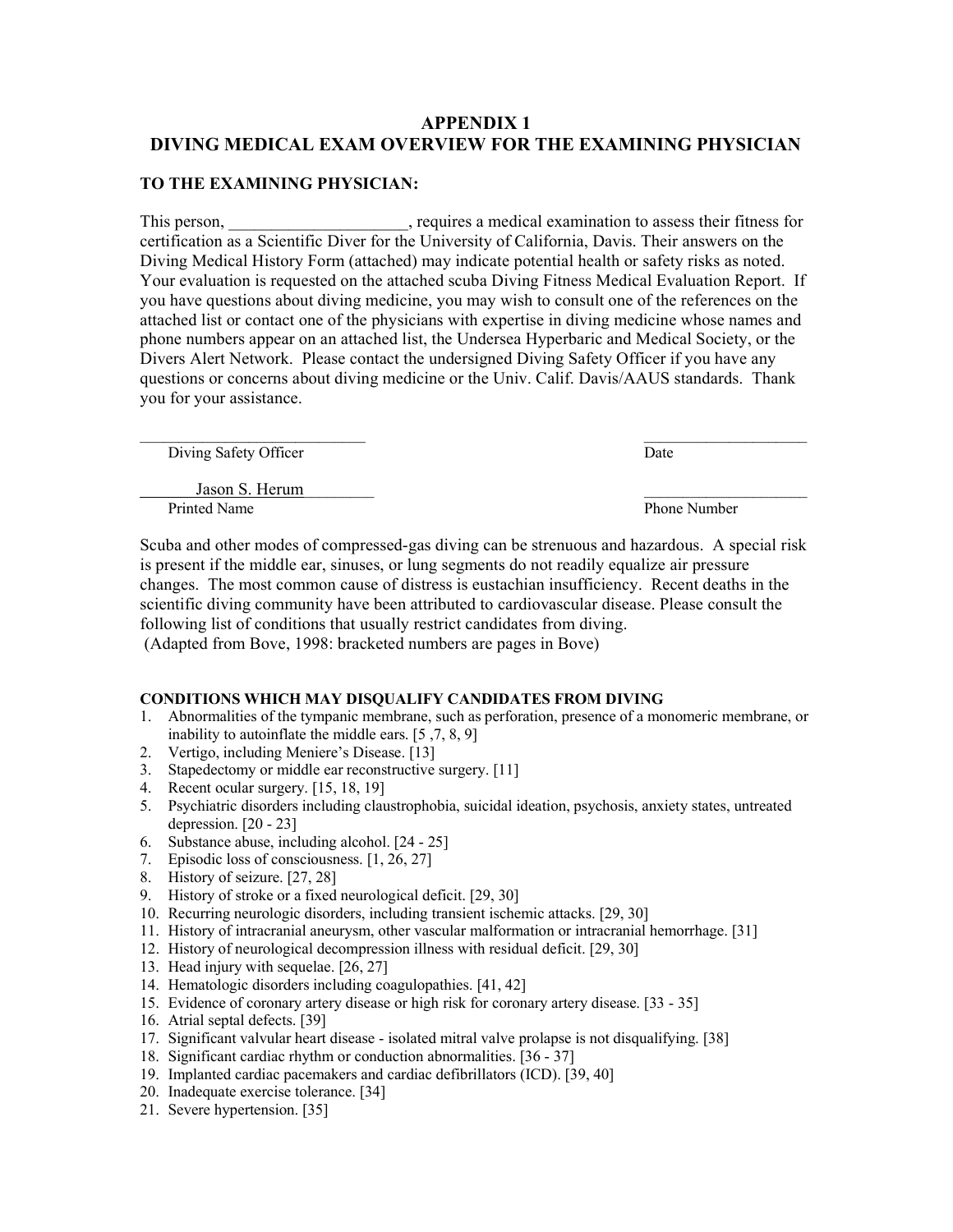- 22. History of spontaneous or traumatic pneumothorax. [45]
- 23. Asthma. [42 44]
- 24. Chronic pulmonary disease, including radiographic evidence of pulmonary blebs, bullae, or cysts. [45,46]
- 25. Diabetes mellitus. [46 47]
- 26. Pregnancy. [56]

#### SELECTED REFERENCES IN DIVING MEDICINE

Available from Best Publishing Company, P.O. Box 30100, Flagstaff, AZ 86003-0100, the Divers Alert Network (DAN) or the Undersea and Hyperbaric Medical Society (UHMS), Durham, NC

- Elliott, D.H. ed. 1996. Are Asthmatics Fit to Dive? Kensington, MD: Undersea and Hyperbaric  $\bullet$ Medical Society.
- Bove, A.A. 2011. The cardiovascular system and diving risk. Undersea and Hyperbaric Medicine 38(4): 261-269.
- Thompson, P.D. 2011. The cardiovascular risks of diving. Undersea and Hyperbaric Medicine 38(4):  $\bullet$ 271-277.
- Douglas, P.S. 2011. Cardiovascular screening in asymptomatic adults: Lessons for the diving world. Undersea and Hyperbaric Medicine 38(4): 279-287.
- Mitchell, S.J., and A.A. Bove. 2011. Medical screening of recreational divers for cardiovascular  $\bullet$ disease: Consensus discussion at the Divers Alert Network Fatality Workshop. Undersea and Hyperbaric Medicine 38(4): 289-296.
- Grundy, S.M., Pasternak, R., Greenland, P., Smith, S., and Fuster, V. 1999. Assessment of Cardiovascular Risk by Use of Multiple-Risk-Factor Assessment Equations. AHA/ACC Scientific Statement. Journal of the American College of Cardiology, 34: 1348-1359. http://content.onlinejacc.org/cgi/content/short/34/4/1348
- $\bullet$ Bove, A.A. and Davis, J. 2003. DIVING MEDICINE, Fourth Edition. Philadelphia: W.B. Saunders Company.
- Edmonds, C., Lowry, C., Pennefather, J. and Walker, R. 2002. DIVING AND SUBAQUATIC MEDICINE, Fourth Edition. London: Hodder Arnold Publishers.
- Bove, A.A. ed. 1998. MEDICAL EXAMINATION OF SPORT SCUBA DIVERS, San Antonio, TX:  $\bullet$ Medical Seminars, Inc.
- NOAA DIVING MANUAL, NOAA. Superintendent of Documents. Washington, DC: U.S. Government Printing Office.
- U.S. NAVY DIVING MANUAL. Superintendent of Documents, Washington, DC: U.S. Government Printing Office, Washington, D.C.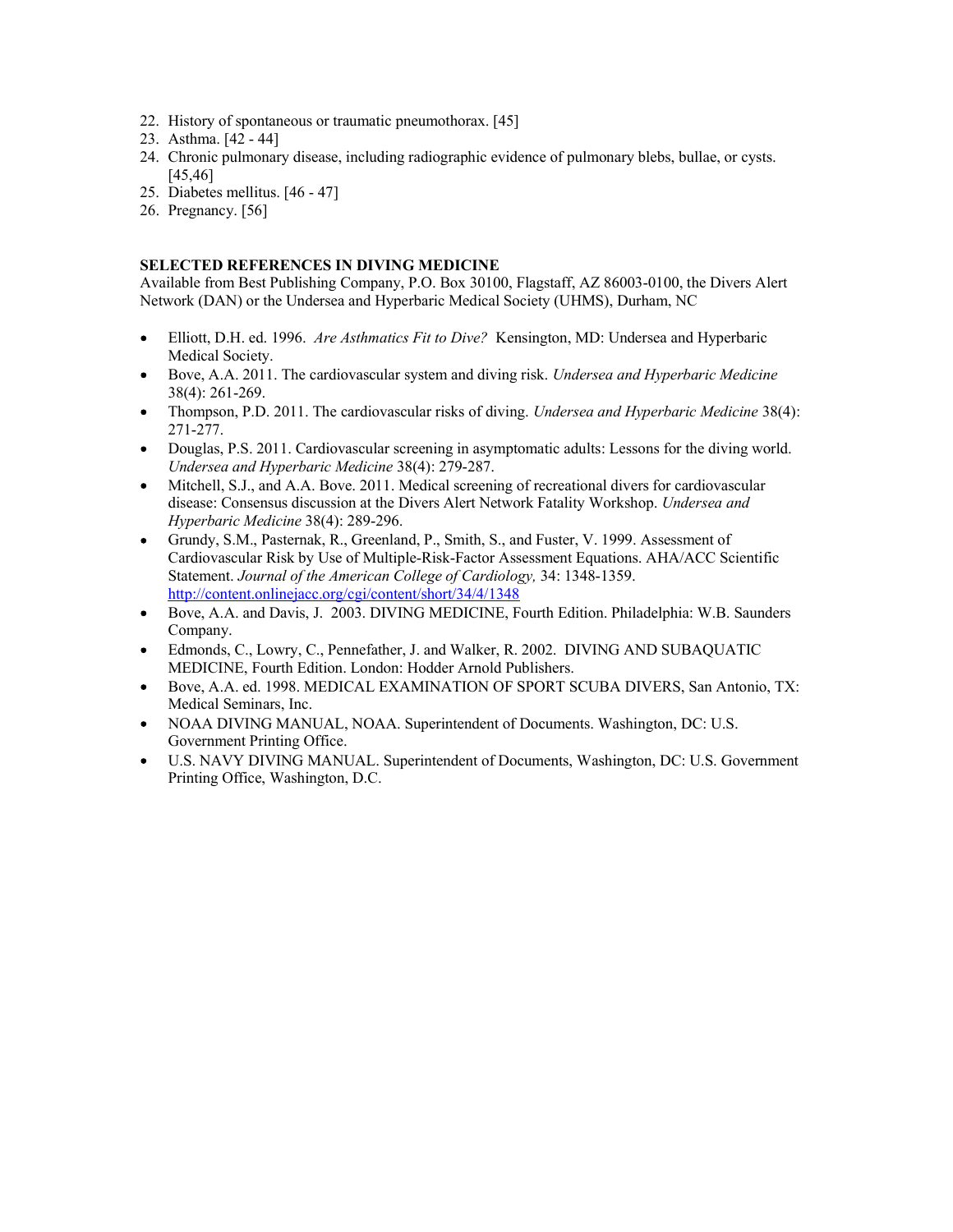# APPENDIX 2 AAUS MEDICAL EVALUATION OF FITNESS FOR SCUBA DIVING REPORT

 $\mathcal{L}_\mathcal{L} = \{ \mathcal{L}_\mathcal{L} = \{ \mathcal{L}_\mathcal{L} = \{ \mathcal{L}_\mathcal{L} = \{ \mathcal{L}_\mathcal{L} = \{ \mathcal{L}_\mathcal{L} = \{ \mathcal{L}_\mathcal{L} = \{ \mathcal{L}_\mathcal{L} = \{ \mathcal{L}_\mathcal{L} = \{ \mathcal{L}_\mathcal{L} = \{ \mathcal{L}_\mathcal{L} = \{ \mathcal{L}_\mathcal{L} = \{ \mathcal{L}_\mathcal{L} = \{ \mathcal{L}_\mathcal{L} = \{ \mathcal{L}_\mathcal{$ 

Name of Applicant (Print or Type) Date of Medical Evaluation (Month/Day/Year)

To The Examining Physician: Scientific divers require periodic scuba diving medical examinations to assess their fitness to engage in diving with self-contained underwater breathing apparatus (scuba). Their answers on the Diving Medical History Form may indicate potential health or safety risks as noted. Scuba diving is an activity that puts unusual stress on the individual in several ways. Your evaluation is requested on this Medical Evaluation form. Your opinion on the applicant's medical fitness is requested. Scuba diving requires heavy exertion. The diver must be free of cardiovascular and respiratory disease (see references, following page). An absolute requirement is the ability of the lungs, middle ears and sinuses to equalize pressure. Any condition that risks the loss of consciousness should disqualify the applicant. Please proceed in accordance with the AAUS Medical Standards (Sec. 6.00). If you have questions about diving medicine, please consult with the Undersea Hyperbaric Medical Society or Divers Alert Network.

### TESTS: THE FOLLOWING TESTS ARE REQUIRED:

### DURING ALL INITIAL AND PERIODIC RE-EXAMS (UNDER AGE 40):

- Medical history
- Complete physical exam, with emphasis on neurological and otological components
- Urinalysis
- Any further tests deemed necessary by the physician

### ADDITIONAL TESTS DURING FIRST EXAM OVER AGE 40 AND PERIODIC RE-EXAMS (OVER AGE 40):

- Chest x-ray (Required only during first exam over age 40)
- Resting EKG
- Assessment of coronary artery disease using Multiple-Risk-Factor Assessment<sup>1</sup> (age, lipid profile, blood pressure, diabetic screening, smoking) Note: Exercise stress testing may be indicated based on Multiple-Risk-Factor Assessment<sup>2</sup>

#### PHYSICIAN'S STATEMENT:

| 01 Diver IS medically qualified to dive for:        | 2 years (over age $60$ )<br>$3$ years (age 40-59)<br>5 years (under age 40) |
|-----------------------------------------------------|-----------------------------------------------------------------------------|
| 02 Diver <b>IS NOT</b> medically qualified to dive: | Temporarily.<br>Permanently                                                 |

I have evaluated the abovementioned individual according to the American Academy of Underwater Sciences medical standards and required tests for scientific diving (Sec. 6.00 and Appendix 1) and, in my opinion, find no medical conditions that may be disqualifying for participation in scuba diving. I have discussed with the patient any medical condition(s) that would not disqualify him/her from diving but which may seriously compromise subsequent health. The patient understands the nature of the hazards and the risks involved in diving with these conditions.

|                                         |                | MD or DO              |       |
|-----------------------------------------|----------------|-----------------------|-------|
| Signature                               |                | Date                  |       |
| Name (Print or Type)                    |                |                       |       |
| Address                                 |                |                       |       |
| Telephone Number                        |                | E-Mail Address        |       |
| My familiarity with applicant is:       | This exam only | Regular physician for | years |
| My familiarity with diving medicine is: |                |                       |       |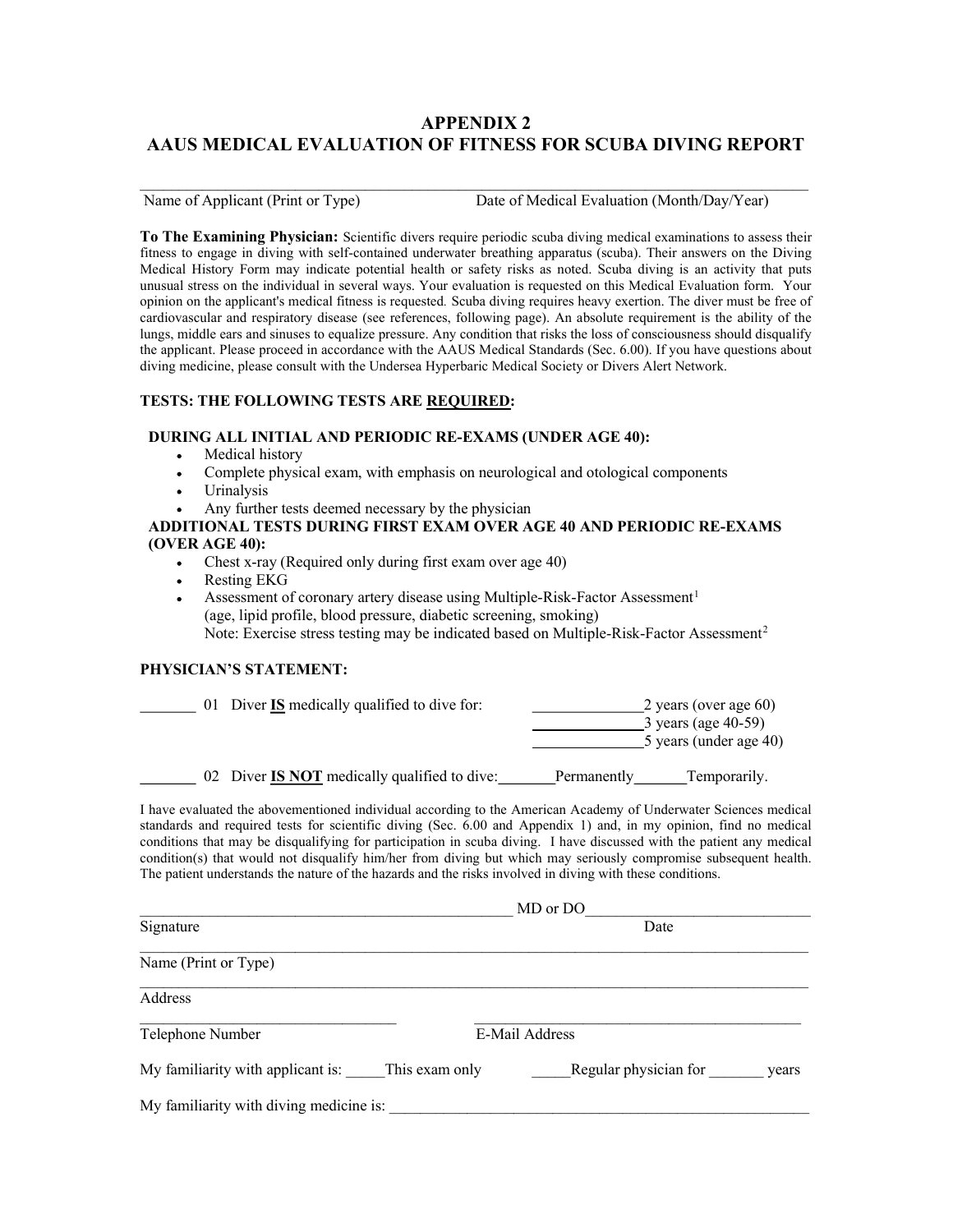## APPENDIX 2b AAUS MEDICAL EVALUATION OF FITNESS FOR SCUBA DIVING REPORT

## APPLICANT'S RELEASE OF MEDICAL INFORMATION FORM

 $\mathcal{L}_\mathcal{L} = \{ \mathcal{L}_\mathcal{L} = \{ \mathcal{L}_\mathcal{L} = \{ \mathcal{L}_\mathcal{L} = \{ \mathcal{L}_\mathcal{L} = \{ \mathcal{L}_\mathcal{L} = \{ \mathcal{L}_\mathcal{L} = \{ \mathcal{L}_\mathcal{L} = \{ \mathcal{L}_\mathcal{L} = \{ \mathcal{L}_\mathcal{L} = \{ \mathcal{L}_\mathcal{L} = \{ \mathcal{L}_\mathcal{L} = \{ \mathcal{L}_\mathcal{L} = \{ \mathcal{L}_\mathcal{L} = \{ \mathcal{L}_\mathcal{$ 

 Name of Applicant (Print or Type) I authorize the release of this information and all medical information subsequently acquired in association with my diving to the University Of California, Davis Diving Safety Officer and Diving Control Board or their designee at (place) on (date)

| $\sim$<br>Signature of Applicant<br>. . | raic |
|-----------------------------------------|------|
|                                         |      |

### **REFERENCES**

<sup>1</sup> Grundy, S.M., Pasternak, R., Greenland, P., Smith, S., and Fuster, V. 1999. Assessment of Cardiovascular Risk by Use of Multiple-Risk-Factor Assessment Equations. AHA/ACC Scientific Statement. Journal of the American College of Cardiology, 34: 1348-1359. http://content.onlinejacc.org/cgi/content/short/34/4/1348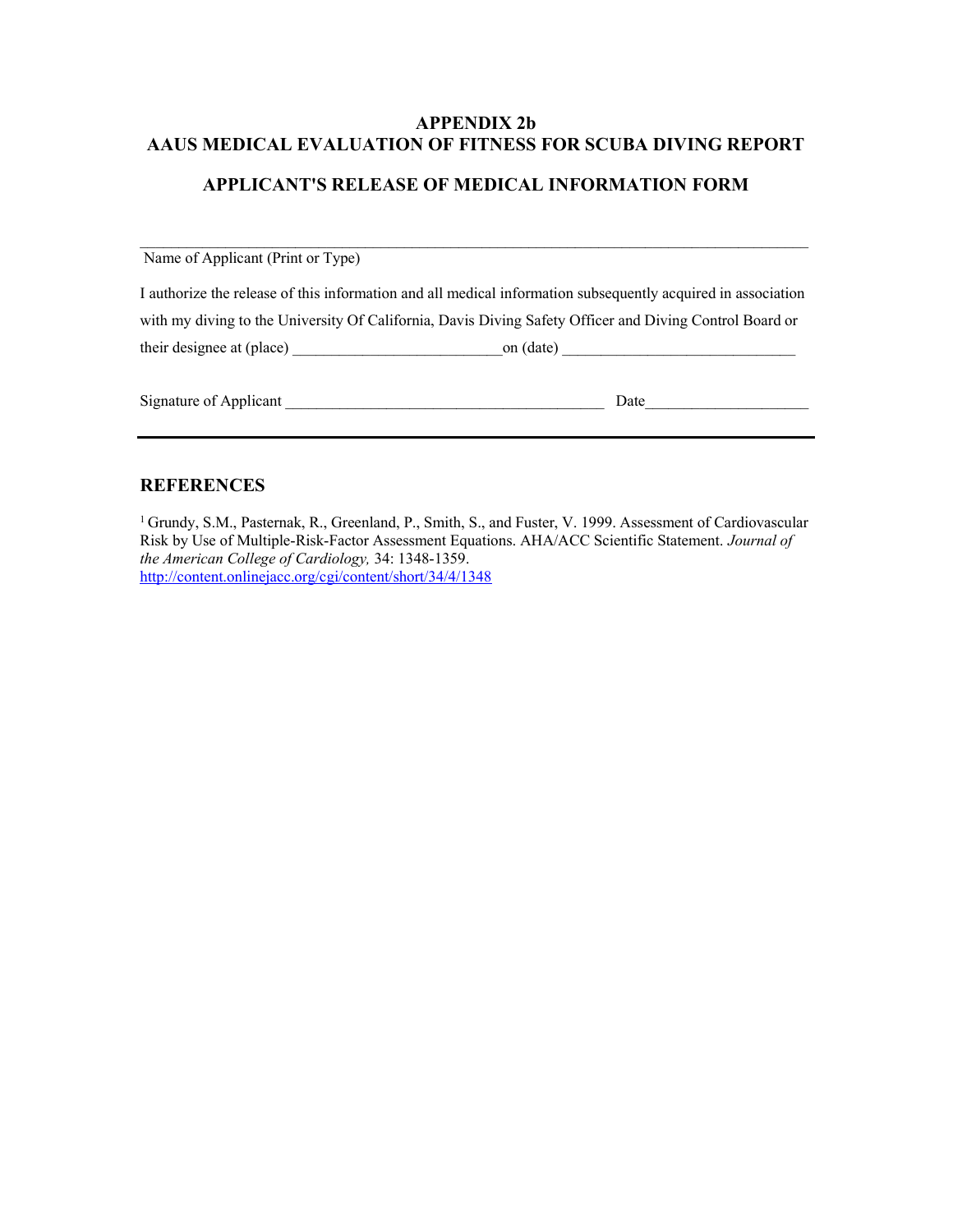### APPENDIX 3 DIVING MEDICAL HISTORY FORM

(To Be Completed By Applicant-Diver)

| Name         | Sex    | Age | Wt.<br>Ht.                                                                              |
|--------------|--------|-----|-----------------------------------------------------------------------------------------|
| Sponsor<br>. | $\sim$ |     | Date<br>the contract of the contract of the contract of the contract of the contract of |

(Dept./Project/Program/School, etc.) (Mo/Day/Yr)

#### TO THE APPLICANT:

 Scuba diving places considerable physical and mental demands on the diver. Certain medical and physical requirements must be met before beginning a diving or training program. Your accurate answers to the questions are more important, in many instances, in determining your fitness to dive than what the physician may see, hear or feel as part of the diving medical certification procedure.

 This form shall be kept confidential by the examining physician. If you believe any question amounts to invasion of your privacy, you may elect to omit an answer, provided that you shall subsequently discuss that matter with your own physician who must then indicate, in writing, that you have done so and that no health hazard exists.

 Should your answers indicate a condition, which might make diving hazardous, you will be asked to review the matter with your physician. In such instances, their written authorization will be required in order for further consideration to be given to your application. If your physician concludes that diving would involve undue risk for you, remember that they are concerned only with your well-being and safety.

|    | <b>Yes</b> | N <sub>0</sub> | Please indicate whether or not the following apply to you   | <b>Comments</b> |
|----|------------|----------------|-------------------------------------------------------------|-----------------|
| 1  |            |                | Convulsions, seizures, or epilepsy                          |                 |
| 2  |            |                | Fainting spells or dizziness                                |                 |
| 3  |            |                | Been addicted to drugs                                      |                 |
| 4  |            |                | Diabetes                                                    |                 |
| 5  |            |                | Motion sickness or sea/air sickness                         |                 |
| 6  |            |                | Claustrophobia                                              |                 |
| 7  |            |                | Mental disorder or nervous breakdown                        |                 |
| 8  |            |                | Are you pregnant?                                           |                 |
| 9  |            |                | Do you suffer from menstrual problems?                      |                 |
| 10 |            |                | Anxiety spells or hyperventilation                          |                 |
| 11 |            |                | Frequent sour stomachs, nervous stomachs or vomiting spells |                 |
| 12 |            |                | Had a major operation                                       |                 |
| 13 |            |                | Presently being treated by a physician                      |                 |
| 14 |            |                | Taking any medication regularly (even non-prescription)     |                 |
| 15 |            |                | Been rejected or restricted from sports                     |                 |
| 16 |            |                | Headaches (frequent and severe)                             |                 |
| 17 |            |                | Wear dental plates                                          |                 |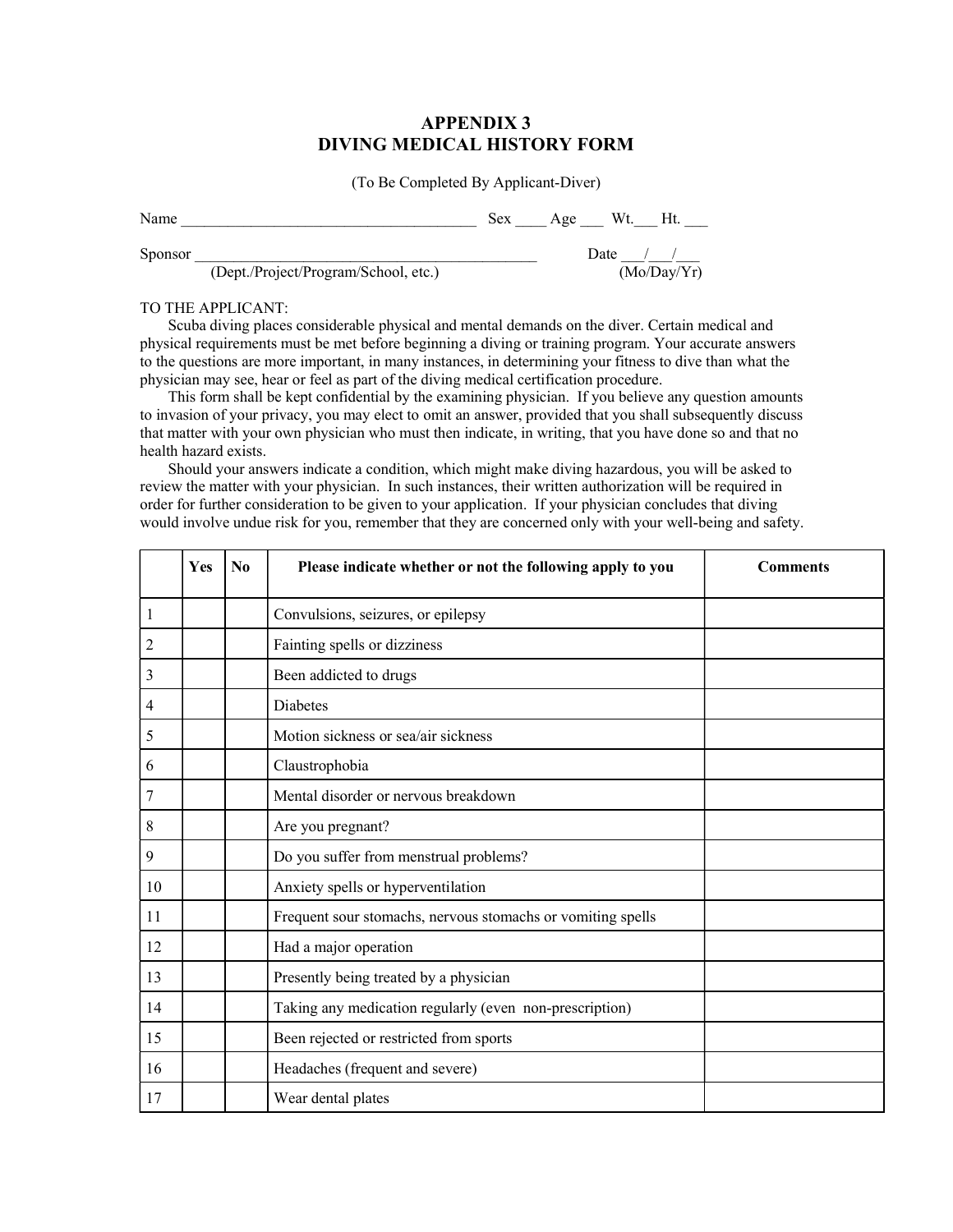|    | Yes | N <sub>0</sub> | Please indicate whether or not the following apply to you                                   | <b>Comments</b> |
|----|-----|----------------|---------------------------------------------------------------------------------------------|-----------------|
| 18 |     |                | Wear glasses or contact lenses                                                              |                 |
| 19 |     |                | <b>Bleeding disorders</b>                                                                   |                 |
| 20 |     |                | Alcoholism                                                                                  |                 |
| 21 |     |                | Any problems related to diving                                                              |                 |
| 22 |     |                | Nervous tension or emotional problems                                                       |                 |
| 23 |     |                | Take tranquilizers                                                                          |                 |
| 24 |     |                | Perforated ear drums                                                                        |                 |
| 25 |     |                | Hay fever                                                                                   |                 |
| 26 |     |                | Frequent sinus trouble, frequent drainage from the nose, post-nasal<br>drip, or stuffy nose |                 |
| 27 |     |                | Frequent earaches                                                                           |                 |
| 28 |     |                | Drainage from the ears                                                                      |                 |
| 29 |     |                | Difficulty with your ears in airplanes or on mountains                                      |                 |
| 30 |     |                | Ear surgery                                                                                 |                 |
| 31 |     |                | Ringing in your ears                                                                        |                 |
| 32 |     |                | Frequent dizzy spells                                                                       |                 |
| 33 |     |                | Hearing problems                                                                            |                 |
| 34 |     |                | Trouble equalizing pressure in your ears                                                    |                 |
| 35 |     |                | Asthma                                                                                      |                 |
| 36 |     |                | Wheezing attacks                                                                            |                 |
| 37 |     |                | Cough (chronic or recurrent)                                                                |                 |
| 38 |     |                | Frequently raise sputum                                                                     |                 |
| 39 |     |                | Pleurisy                                                                                    |                 |
| 40 |     |                | Collapsed lung (pneumothorax)                                                               |                 |
| 41 |     |                | Lung cysts                                                                                  |                 |
| 42 |     |                | Pneumonia                                                                                   |                 |
| 43 |     |                | Tuberculosis                                                                                |                 |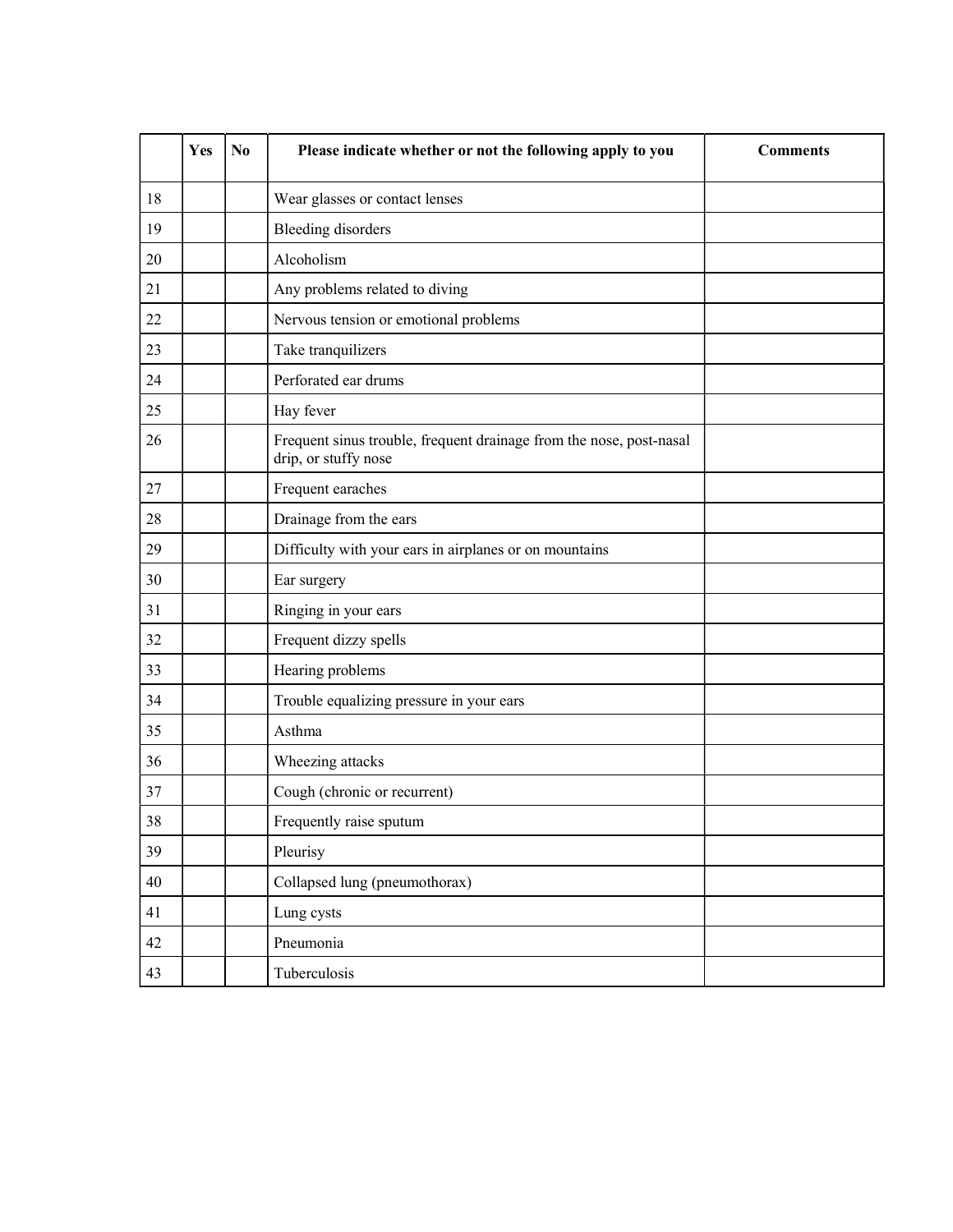|    | Yes | N <sub>0</sub> | Please indicate whether or not the following apply to you                                              | <b>Comments</b> |
|----|-----|----------------|--------------------------------------------------------------------------------------------------------|-----------------|
| 44 |     |                | Shortness of breath                                                                                    |                 |
| 45 |     |                | Lung problem or abnormality                                                                            |                 |
| 46 |     |                | Spit blood                                                                                             |                 |
| 47 |     |                | Breathing difficulty after eating particular foods, after exposure to<br>particular pollens or animals |                 |
| 48 |     |                | Are you subject to bronchitis                                                                          |                 |
| 49 |     |                | Subcutaneous emphysema (air under the skin)                                                            |                 |
| 50 |     |                | Air embolism after diving                                                                              |                 |
| 51 |     |                | Decompression sickness                                                                                 |                 |
| 52 |     |                | Rheumatic fever                                                                                        |                 |
| 53 |     |                | Scarlet fever                                                                                          |                 |
| 54 |     |                | Heart murmur                                                                                           |                 |
| 55 |     |                | Large heart                                                                                            |                 |
| 56 |     |                | High blood pressure                                                                                    |                 |
| 57 |     |                | Angina (heart pains or pressure in the chest)                                                          |                 |
| 58 |     |                | Heart attack                                                                                           |                 |
| 59 |     |                | Low blood pressure                                                                                     |                 |
| 60 |     |                | Recurrent or persistent swelling of the legs                                                           |                 |
| 61 |     |                | Pounding, rapid heartbeat or palpitations                                                              |                 |
| 62 |     |                | Easily fatigued or short of breath                                                                     |                 |
| 63 |     |                | Abnormal EKG                                                                                           |                 |
| 64 |     |                | Joint problems, dislocations or arthritis                                                              |                 |
| 65 |     |                | Back trouble or back injuries                                                                          |                 |
| 66 |     |                | Ruptured or slipped disk                                                                               |                 |
| 67 |     |                | Limiting physical handicaps                                                                            |                 |
| 68 |     |                | Muscle cramps                                                                                          |                 |
| 69 |     |                | Varicose veins                                                                                         |                 |